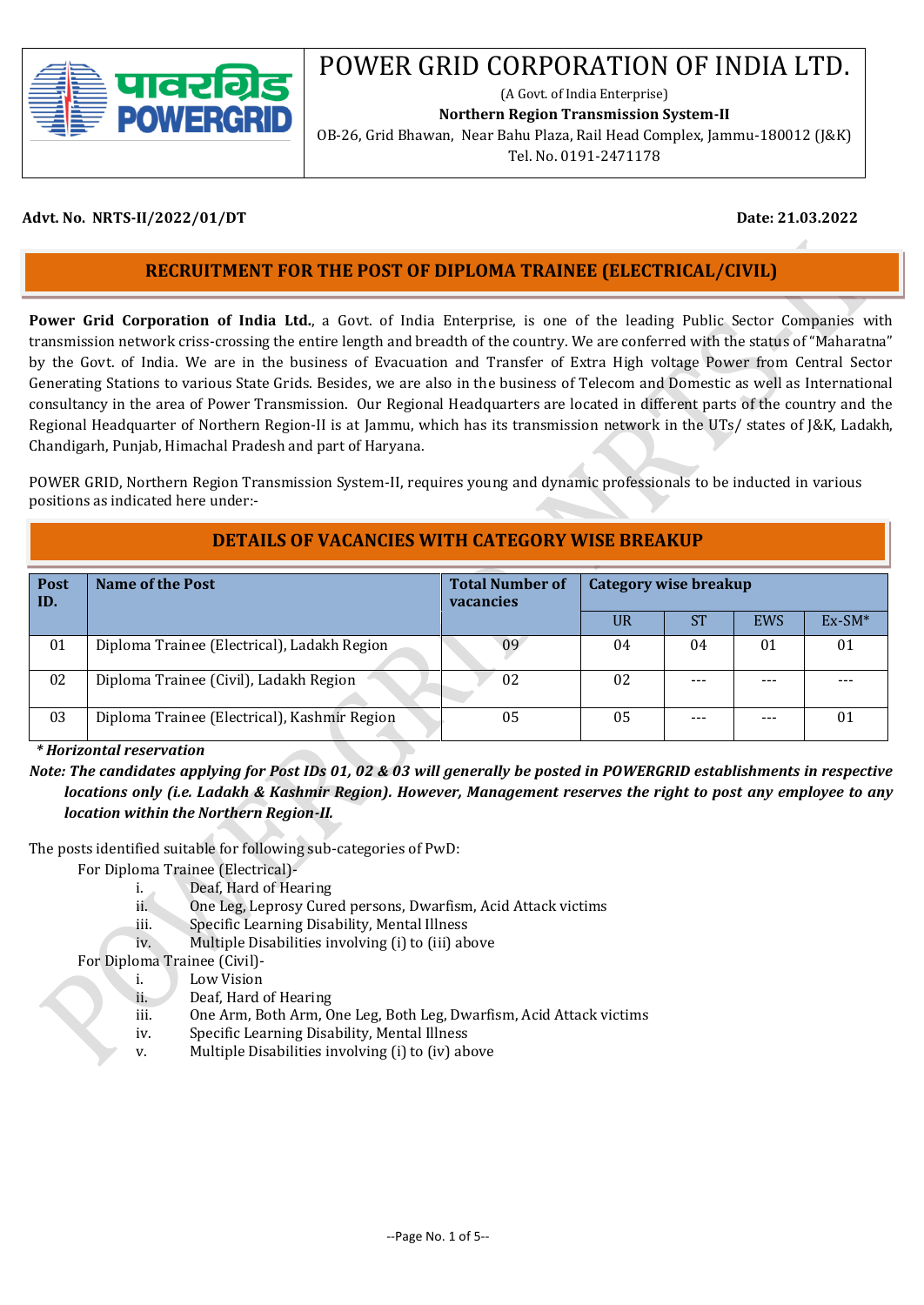# **QUALIFICATION & AGE CRITERIA**

| Post<br>ID. | Name of the<br><b>Post</b>                         | Qualification                                                                                                                                                                                                                                                                         | <b>Discipline</b>                                                                                                                            | <b>Maximum Age (As</b><br>on 20.04.2022)   |
|-------------|----------------------------------------------------|---------------------------------------------------------------------------------------------------------------------------------------------------------------------------------------------------------------------------------------------------------------------------------------|----------------------------------------------------------------------------------------------------------------------------------------------|--------------------------------------------|
| 01          | Diploma Trainee<br>(Electrical),<br>Ladakh Region  | Full Time Regular 3 Years Diploma<br>from<br>recognized Technical Board/ Institute with<br>minimum 70% marks for UR/EWS and pass marks<br>for ST and Ex-SM candidates<br>Higher technical qualification like B.Tech/B.E/<br>M.Tech/ M.E etc with or without Diploma is not<br>allowed | Electrical/Electrical<br>(Power)/ Electrical<br>and Electronics/<br>Power Systems<br>Engineering/Power<br>Engineering<br>(Electrical)        | 27 years for<br>UR/EWS,<br>32 years for ST |
| 02          | Diploma Trainee<br>(Civil), Ladakh<br>Region       | Full Time Regular 3 Years Diploma<br>from<br>recognized Technical Board/ Institute<br>with<br>minimum 70% marks for UR candidates<br>Higher technical qualification like B.Tech/B.E/<br>M.Tech/ M.E etc with or without Diploma is not<br>allowed                                     | Civil Engineering                                                                                                                            | 27 years for UR                            |
| 03          | Diploma Trainee<br>(Electrical),<br>Kashmir Region | Full Time Regular 3 Years Diploma<br>from<br>recognized Technical Board/ Institute<br>with<br>minimum 70% marks for UR<br>Higher technical qualification like B.Tech/B.E/<br>M.Tech/ M.E etc with or without Diploma is not<br>allowed                                                | Electrical/Electrical<br>(Power)/ Electrical<br>and Electronics/<br><b>Power Systems</b><br>Engineering/Power<br>Engineering<br>(Electrical) | 27 years for UR                            |

**Note: The posts in which vacancies are not reserved for SC/ST/OBC (NCL)/PwD/EWS/Ex-SM (whichever applicable), the candidates of reserved categories can apply against UR vacancy, provided they meet the laid down eligibility criteria for UR.**

# **COMPENSATION PACKAGE DURING TRAINING AND ON REGULARIZATION**

| Stipend during training<br>period of One year (Rs.) | Designation & Level on successful completion<br>of training period                                                    | <b>Basic Pay on regularization</b> |
|-----------------------------------------------------|-----------------------------------------------------------------------------------------------------------------------|------------------------------------|
| ₹ 27,500/- per month                                | Junior Engineer- Gr. IV at S1 level in Supervisory $\vert \xi \vert$ 25,000/- in the pay scale of $\xi \vert$ 25,000- |                                    |
|                                                     | category                                                                                                              | $1,17,500$ /-(IDA)                 |

 Besides the above, the compensation package also includes IDA, HRA and other allowances, benefits such as monthly conveyance reimbursement, medical facilities, various insurance covers, LTA, Performance Related Pay, Leave encashment, PF, Gratuity and various low interest short/long term advances to its employees as per rules in force from time to time.

#### **SERVICE AGREEMENT BOND**

Selected candidates will be required to execute a Service Agreement Bond of ₹ 2,50,000/- (for General/EWS candidates) and ₹ 1,25,000/- for ST candidates for serving POWERGRID for a minimum period of 03 (three) years after successful completion of training.

#### **SELECTION PROCESS**

The Selection Process for respective posts consists of Written Test/ Computer Based Test only.

- 1. Written Test/ Computer Based Test shall be of Objective Type of **two hours duration** consisting of two parts: -
- a) Part-I consists of Professional Knowledge Test with 120 questions having specific questions of respective discipline.
- b) Part-II consists of Supervisory Aptitude Test with 50 questions on vocabulary, verbal comprehension, quantitative aptitude, reasoning ability, ability to determine data sufficiency, interpretation of graphs/charts/tables, numerical ability etc.
- 2. All questions carry equal marks. Wrong and multiple answers would result in **negative marks of 1/4.**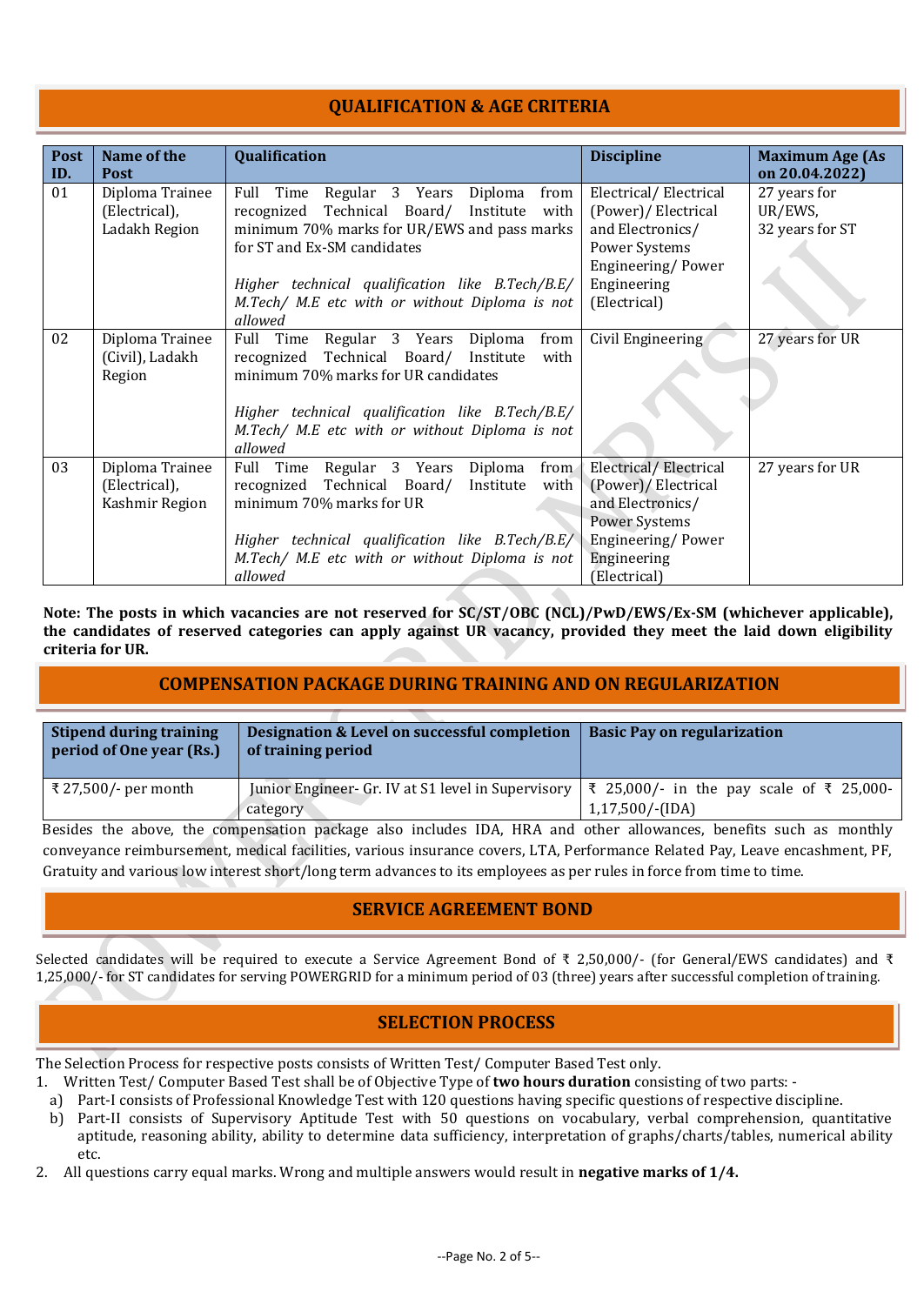- 3. To qualify against unreserved vacancies, candidates have to score at least 40% marks in Written Test with at least 30% marks in Part I and II separately. For reserved vacancies, wherever applicable, the qualifying criteria in Written Test is 30% marks with at least 25% marks scored in Part I and II separately.
- 4. Only those candidates who secure the minimum qualifying percentage of 40% (for unreserved) /30% (for reserved) will get empanelled as per the criteria of empanelment.
- 5. The Offer of Appointment shall be issued to the suitable candidates in the order of merit and based on the requirement. Appointment of selected candidates will be subject to their being found medically fit in the Pre-Employment Medical Examination to be conducted as per POWERGRID Norms and Standards of Medical Fitness.

# **TEST CENTRES**

The Computer Based Test is expected to be conducted at Srinagar/ Jammu/ Chandigarh.

No change of test center will be allowed subsequently.

**However, depending upon the number of candidates applying for particular center, climatic conditions, COVID lockdown etc., the management reserves the right to add/amend/change the test center.**

### **HEALTH**

Appointment of selected candidates will be subject to their having sound health & being found medically fit in the Pre-Employment Medical Examination to be conducted as per the Norms and Standards of Medical Fitness (Please visit career section of our website for details of medical standards). No relaxation in health standard norms is allowed.

# **RELAXATION & CONCESSION**

- 1. Reservation for ST/EWS/Ex-Servicemen candidates shall be given as per Government of India Guidelines.
- 2. Reservation/Relaxations/Concessions to Ex-servicemen will be subject to submission of Discharge certificate in prescribed format issued by a Competent Authority. For Ex-servicemen with a minimum of six months continuous service, the age relaxation is to the extent of period spent in service plus 3 years over & above the category relaxation.
- 3. Reservation/ Relaxation for ST candidates will be subject to submission of attested copy of ST certificate in the format prescribed by the Govt. of India for "Appointment in Central Govt. Posts" issued by a Competent Authority.
- 4. Reservation for EWS will be subject to submission of a copy of the latest Income and Asset Certificate issued by a Competent Authority.
- 5. Relaxations/Concessions for J&K domicile/victims of riots shall be admissible as per Govt. guidelines.

# **GENERAL CONDITIONS**

- 1 Only Indian Nationals who have attained the age of 18 years and above are eligible to apply.
- 2 Before applying, the candidate should ensure that he / she fulfills the eligibility criteria and other norms mentioned in this advertisement.
- 3 All eligibility qualification should be recognized in India and from a recognized Institution/ Board/ Council/ University.
- 4 Mere submission of application does not guarantee the adequacy of candidature for being considered for further selection process.
- 5 The Management reserves the right to raise the minimum eligibility standards/criteria/Change the test venue, if so required. Management reserves the right to cancel / restrict /enlarge / modify / alter the recruitment/ selection process, if need so arises, without issuing any further notice or assigning any reason thereafter.
- 6 The vacancies notified may vary and operation of panel will depend on requirement.
- 7 Candidature is liable to be rejected at any stage of recruitment process without notice or if joined services are liable to be terminated,

if any information provided by the candidate is not in conformity with the criteria mentioned in the detailed advertisement

or

POWERGRID comes across any evidence/knowledge that the qualification and any other particulars indicated in the application/other forms are not recognized/false/misleading and/or amounts to suppression of information/particulars which should have been brought to the notice of POWERGRID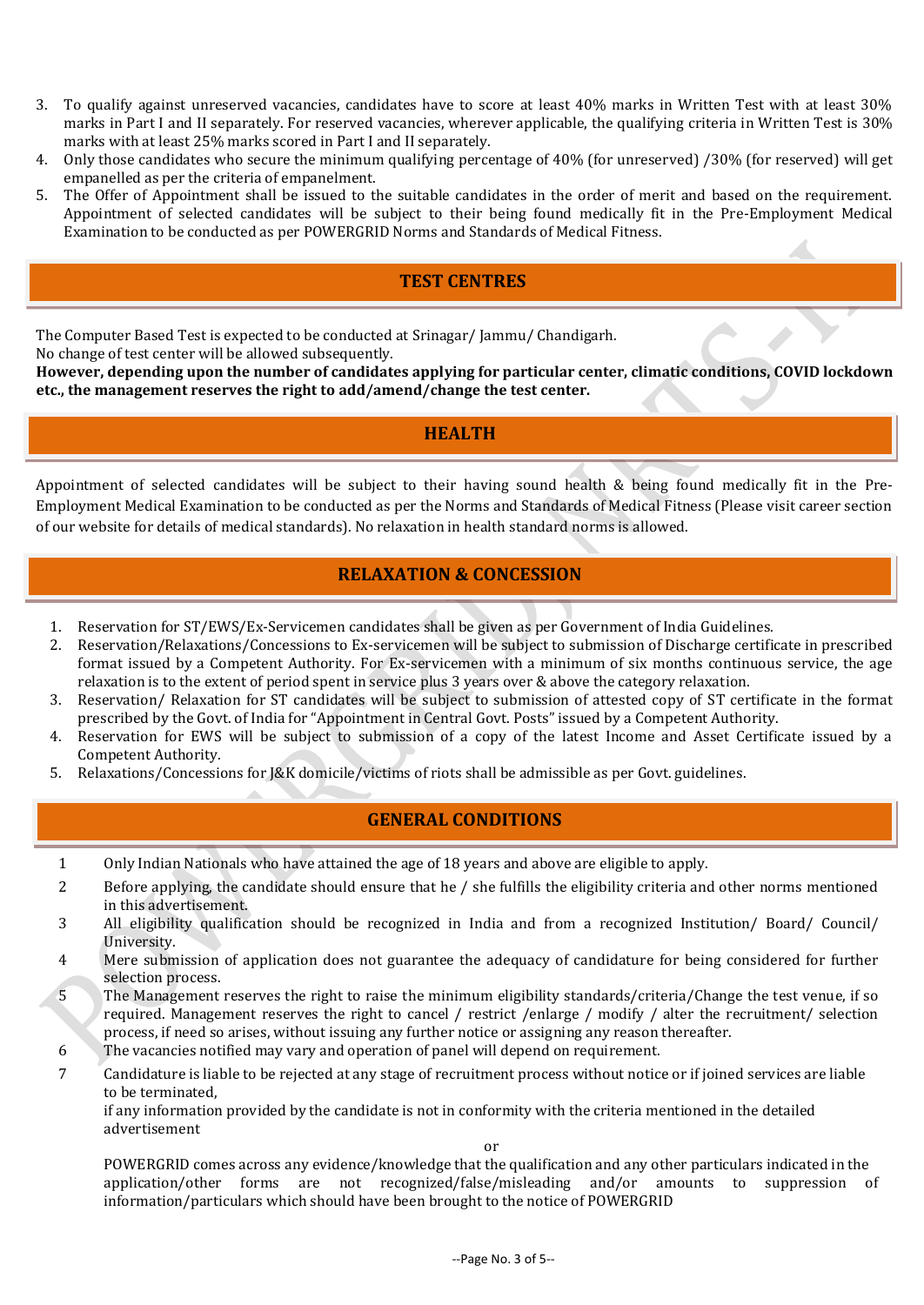or

that the candidate has been shortlisted for next stage in the process/has secured employment in POWERGRID through or adopting any unfair means.

- 8 Candidates must possess the requisite qualification prescribed for the posts on the last date of application. Date of issuance of final mark sheet shall be taken as the date of acquiring qualification.
- 9 Applications are required to be submitted **ONLINE** mode only. Applications not in conformity with the requirements mentioned above/not in filled in online proforma /incomplete/without signature/without photograph will be liable to be rejected and no correspondence shall be entertained in this regard.
- 10 Application fee shall not be refunded in any case.
- 11 In case a candidate submits more than one application for the same post, the application with the latest registration no. shall only be considered.
- 12 Candidates are required to fill their bank details viz. Bank A/C No, Bank Name, Bank Branch, IFSC code in online application form in order to process TA claim payments online wherever applicable.
- 13 Applicants should ensure that the same Color passport size photograph is used throughout this recruitment process.
- 14 Complaints attributable to the incompatibility of the Client Systems, ignorance of users, non-availability of internet connectivity or any other aspects beyond the direct control of POWERGRID will not be entertained in the Complaint Management System of POWERGRID. No correspondence made in Complaint Management System of POWERGRID, in this recruitment will be entertained by POWERGRID.
- 15 Management reserves the right to raise or lower the qualifying standards at any stage of the selection process depending on availability of sufficient number of candidates.
- 16 Mobile phones / iPad / iPod / Tablets or any other electronic device is strictly prohibited inside the examination hall. Candidates are advised not to carry the same to the examination hall. Possession of any electronic device inside the examination hall may lead to disqualification of candidature.
- 17 **Recruitment of Diploma Trainees is conducted on Regional basis against requirement of Northern Region-II. Hence, candidates joining in such positions in region are not entitled for inter-region transfer request.**
- 18 **Higher technical qualification like B.Tech/B.E/ M.Tech/ M.E etc with or without Diploma is not allowed**
- 19 All information regarding this recruitment process would be made available in the career section of POWERGRID website only. Applicants are advised to check the website periodically for important updates.
- 20 Computation of age shall be done on the last date for submission of online application i.e. **20.04.2022 .**
- 21 Legal jurisdiction will be Jammu in case of any legal case /dispute.

# **HOW TO APPLY**

- 1. Interested and eligible candidates may apply online by logging on to **[https://www.powergrid.in](https://www.powergrid.in/) ► Career section ►Job opportunities ► Openings ► Regional Openings ► Northern Region-II, Jammu Recruitment**
- 2. While applying on the website, the candidate should possess a Valid E-mail ID, Alternate E-mail ID and Mobile number.
- 3. Candidates are advised to upload the following documents while submitting online application:
	- i. Scanned copy of recent passport size color photograph max. (50kb) in .JPG format
	- ii. Scanned signature of candidate max (30kb) in .JPG format
	- iii. Date of Birth Proof, i.e. Matric/ Birth Certificate (in pdf format)
	- iv. Qualification Certificate (Diploma) along with Mark Sheets of all years/semesters along with proof of norms adopted by the University/ Institute to convert CGPA/OGPA/DGPA into percentage (if applicable) (in pdf format)
	- v. Candidates working in Govt./ PSU are required to apply through proper channel and need to upload "No Objection Certificate" from the present employer in pdf format.
	- vi. Caste Certificate in the prescribed GOI format issued by Competent Authority (if applicable) in pdf format
	- vii. Disability Certificate in the prescribed GOI format issued by Competent Authority (if applicable) in pdf format viii.Ex-Serviceman Discharge Certificate (if applicable) in pdf format
	- ix. Domicile cum Age relaxation certificates for Candidates from J&K State/ Riots Victim in the prescribed GOI format issued by Competent Authority (if applicable) in pdf format
	- x. Employment Exchange Registration Certificate/ receipt (if applicable) in pdf format
- 4. Applicants are advised to take a print out of the submitted online application and note down the user ID and password generated at the time of online registration. On further announcement of dates for the written test, the eligible candidates shall download Admit cards from the above website for appearing in the test. **In case the candidate qualifies the written test, they shall furnish the downloaded application at the time of document verification/joining** along with the